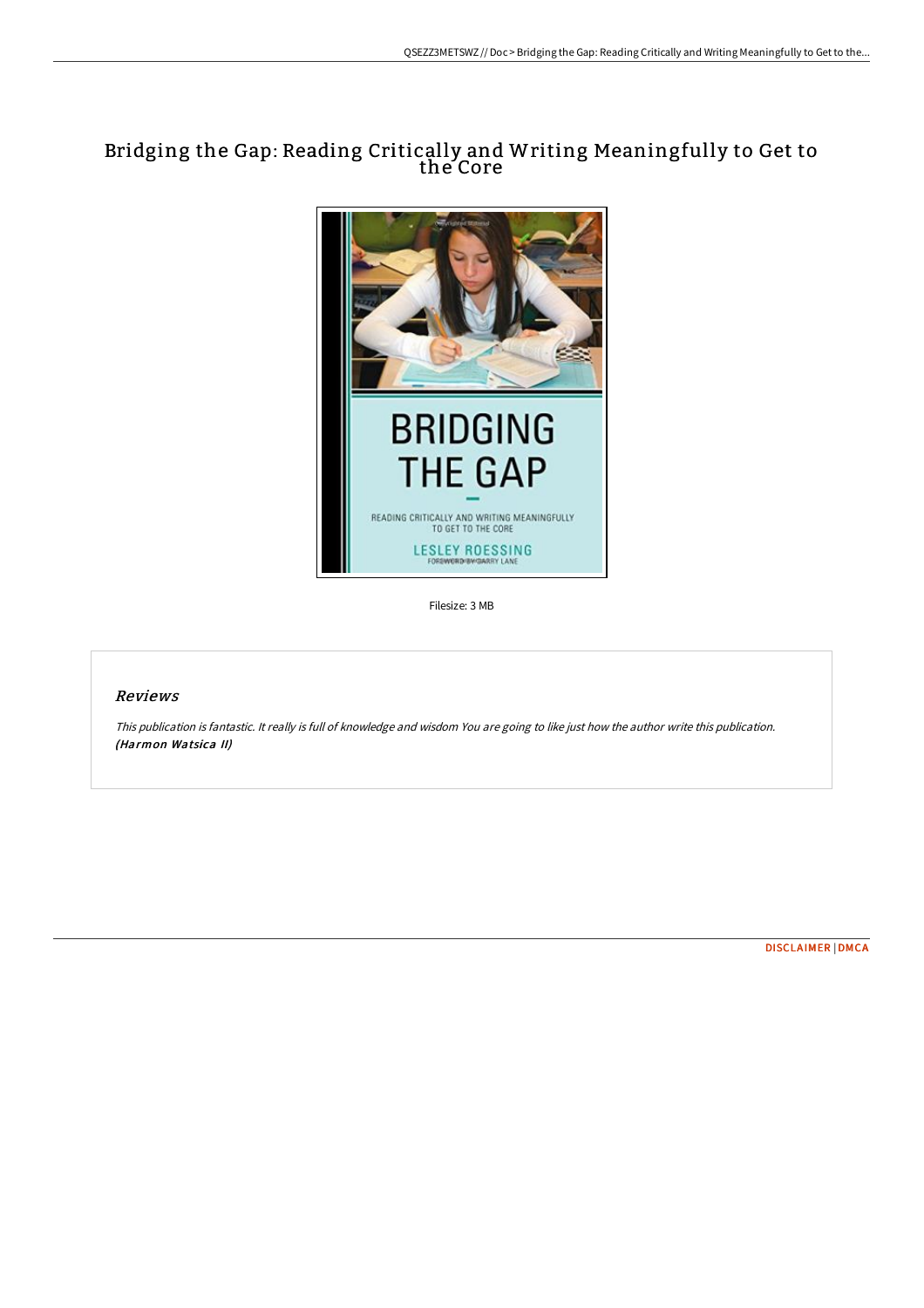## BRIDGING THE GAP: READING CRITICALLY AND WRITING MEANINGFULLY TO GET TO THE CORE



Rowman & Littlefield. Paperback. Book Condition: new. BRAND NEW, Bridging the Gap: Reading Critically and Writing Meaningfully to Get to the Core, Lesley Roessing, Barry Lane, One of the most popular literary genres, memoir can provide literary and literacy access to reluctant adolescent readers and writers, and help bridge the achievement gap by motivating students to read more critically and write more meaningfully about what matters most to them. The introspective nature of memoir helps students learn about themselves and connect with their environment or community, while also meeting a variety of Common Core standards. In this way, memoirs and creative nonfiction can provide a bridge between \*fiction and nonfiction reading, \*narrative and informative writing, \*reading and writing, and \*can afford a "way in" to literacy for all adolescents. Special features of the book: \*examples of multiple mentor texts in each chapter \*teacher examples with think-aloud exercises \*a variety of student samples from diverse learners \*activities to engage all learners \*an appendix of teacher resources \*a reference list of over 150 full-length memoirs for grades 5-12 for whole-class, book club, or independent reading \*a list of writing resources for students and teachers \*12 full-size reproducible materials for teacher and student use \*a variety of reading, writing, speaking, and listening strategies and activities \*across-disciplines applications and adaptations for diverse learners \*daily writing focus lessons in gradual-release-responsibility format \*Common Core State Standard connections at the end of each chapter.

 $\sqrt{m}$ Read Bridging the Gap: Reading Critically and Writing [Meaningfully](http://techno-pub.tech/bridging-the-gap-reading-critically-and-writing-.html) to Get to the Core Online  $\mathbb{R}$ Download PDF Bridging the Gap: Reading Critically and Writing [Meaningfully](http://techno-pub.tech/bridging-the-gap-reading-critically-and-writing-.html) to Get to the Core